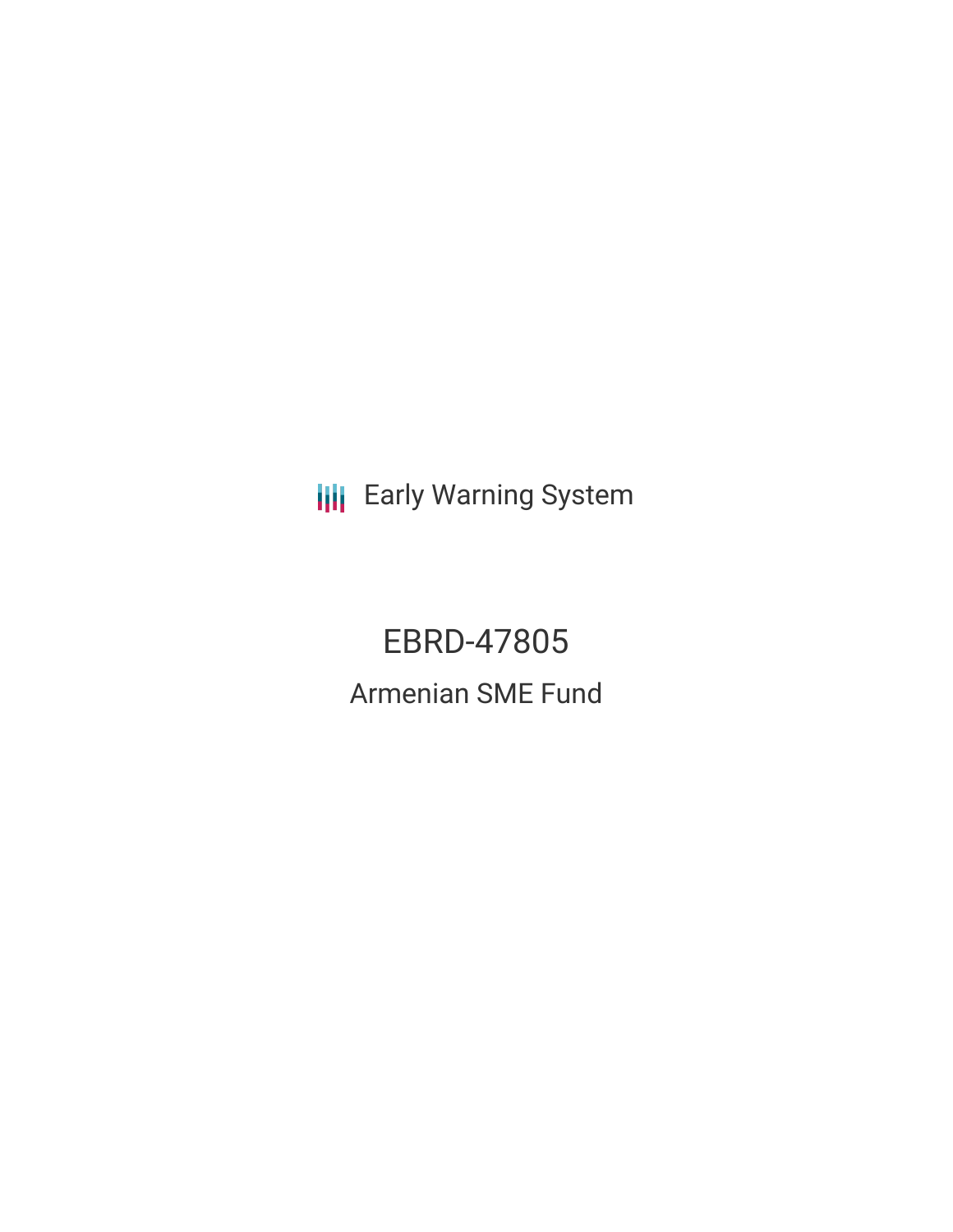

## **Quick Facts**

| <b>Countries</b>               | Armenia                                                 |
|--------------------------------|---------------------------------------------------------|
| <b>Financial Institutions</b>  | European Bank for Reconstruction and Development (EBRD) |
| <b>Status</b>                  | Proposed                                                |
| <b>Bank Risk Rating</b>        | FI                                                      |
| <b>Sectors</b>                 | Finance                                                 |
| <b>Investment Type(s)</b>      | Equity                                                  |
| <b>Investment Amount (USD)</b> | \$5.00 million                                          |
| <b>Project Cost (USD)</b>      | \$30.00 million                                         |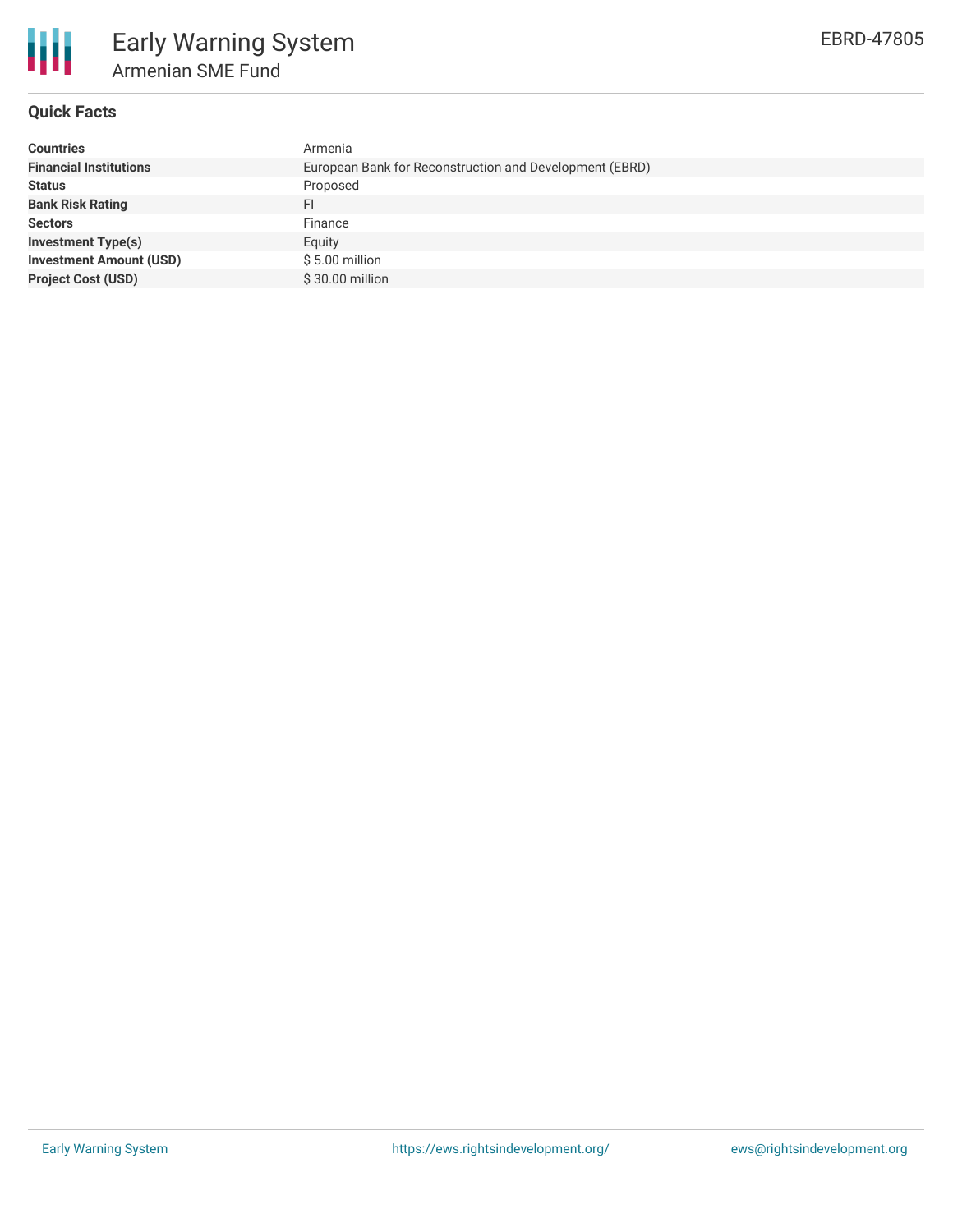

# **Project Description**

This project finances an investment in a private equity fund as part of the Small and Medium Enterprise Finance and Advice Facility, a joint initiative between EBRD and the European Union focused on private sector development in Armenia and, specifically, improving access to finance for Armenian small and medium-sized enterprises.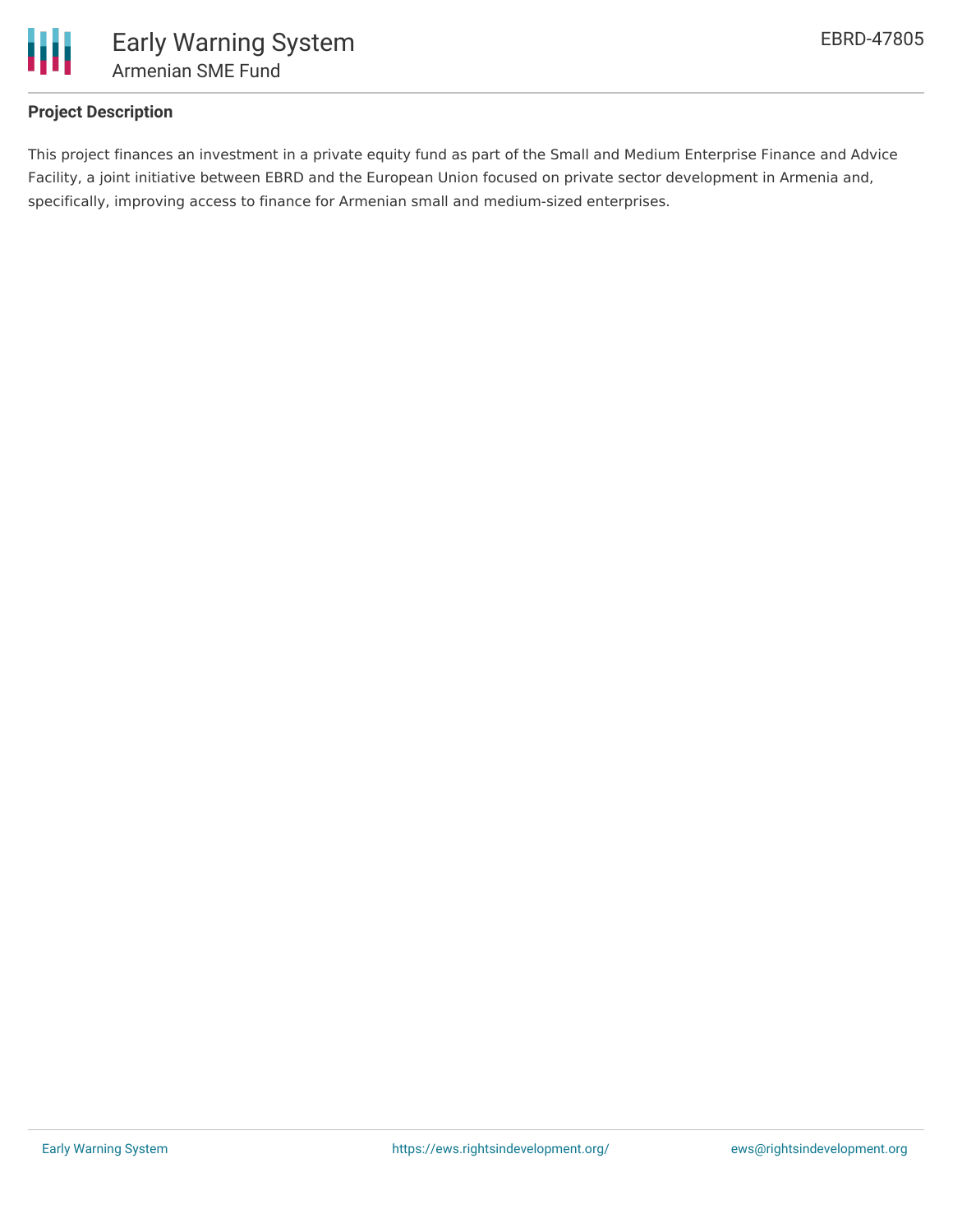

## **Investment Description**

European Bank for Reconstruction and Development (EBRD)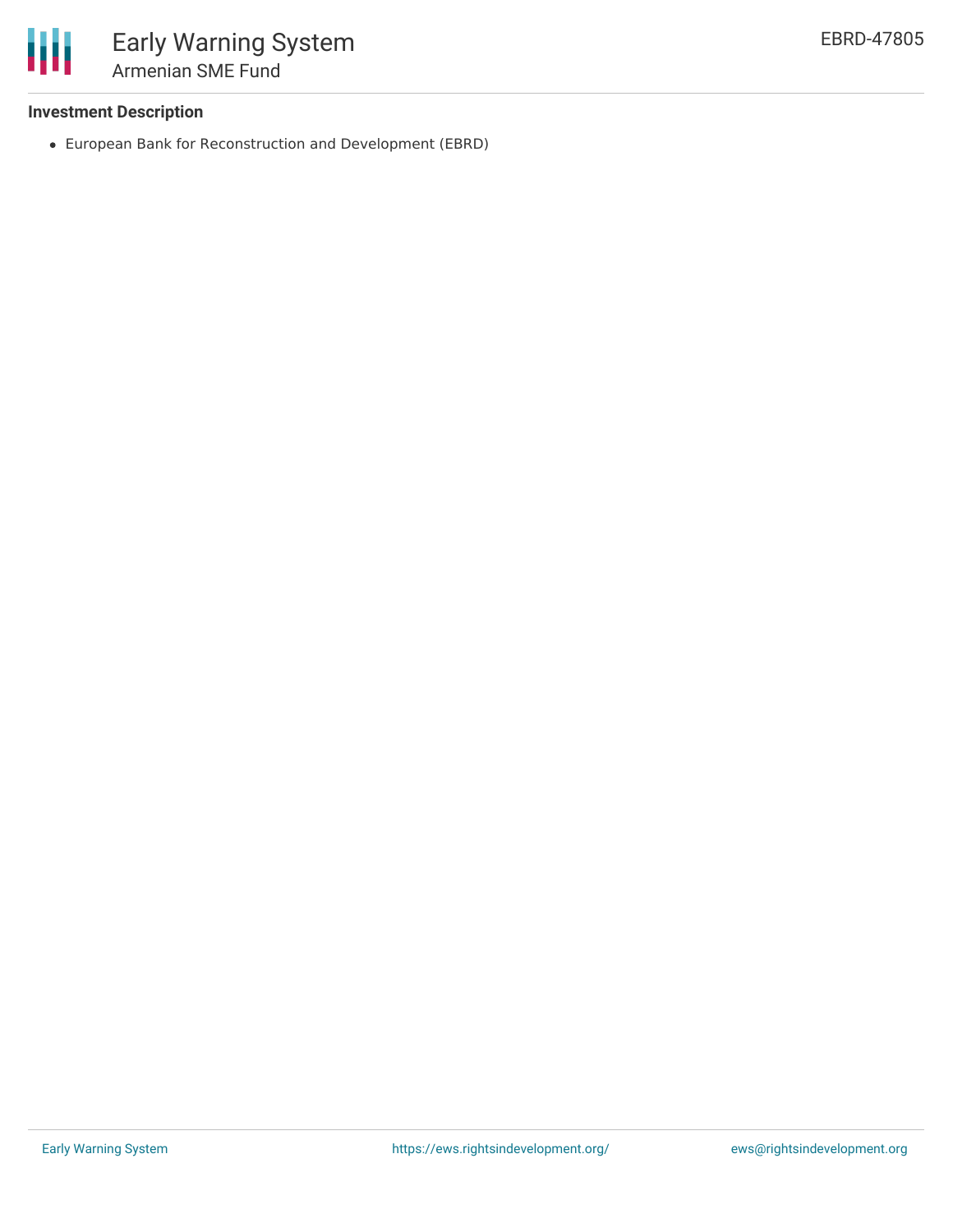

### **Contact Information**

ArmeniaSME@ebrd.com

#### ACCOUNTABILITY MECHANISM OF EBRD

The Project Complaint Mechanism (PCM) is the independent complaint mechanism and fact-finding body for people who have been or are likely to be adversely affected by an European Bank for Reconstruction and Development (EBRD)-financed project. If you submit a complaint to the PCM, it may assess compliance with EBRD's own policies and procedures to prevent harm to the environment or communities or it may assist you in resolving the problem that led to the complaint through a dialogue with those implementing the project. Additionally, the PCM has the authority to recommend a project be suspended in the event that harm is imminent. You can contact the PCM at pcm@ebrd.com or you can submit a complaint online using an online form, http://www.ebrd.com/eform/pcm/complaint\_form?language=en. You can learn more about the PCM and how to file a complaint at http://www.ebrd.com/work-with-us/project-finance/project-complaint-mechanism.html.